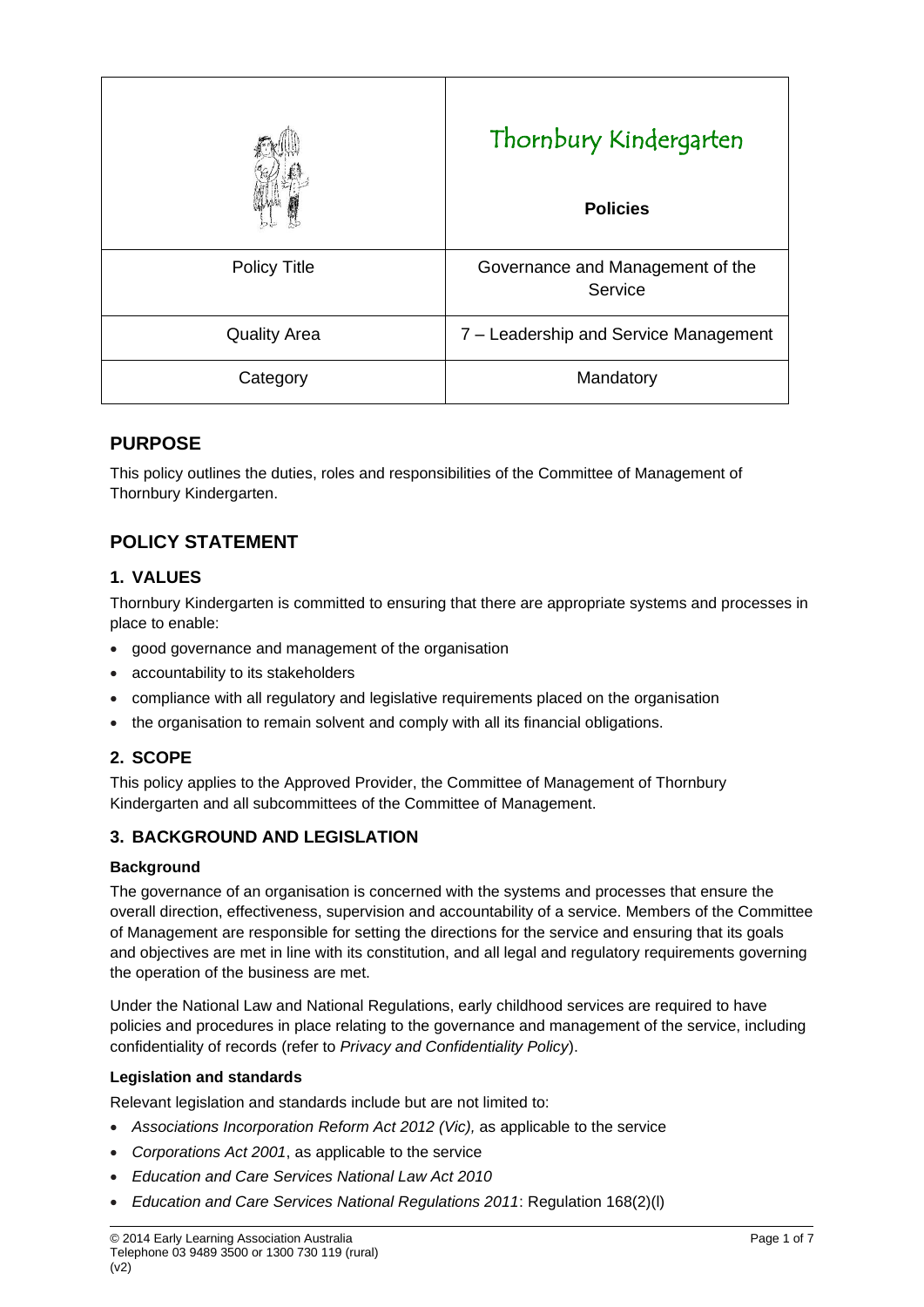- *National Quality Standard*, Quality Area 7: Leadership and Service Management
	- Standard 7.3: Administrative systems enable the effective management of a quality service

The most current amendments to listed legislation can be found at:

- Victorian Legislation Victorian Law Today:<http://www.legislation.vic.gov.au/>
- Commonwealth Legislation ComLaw:<http://www.comlaw.gov.au/>

### **4. DEFINITIONS**

The terms defined in this section relate specifically to this policy. For commonly used terms e.g. Approved Provider, Nominated Supervisor, Regulatory Authority etc. refer to the *General Definitions* section of this manual.

**Actual conflict of interest:** One where there is a real conflict between a Committee of Management member's responsibilities and their private interests.

**Conflict of interest:** An interest that may affect, or may appear reasonably likely to affect, the judgement or conduct of a member (or members) of the Committee of Management or subcommittee, or may impair their independence or loyalty to the service. A conflict of interest can arise from avoiding personal losses as well as gaining personal advantage, whether financial or otherwise, and may not only involve the member of the Committee of Management or subcommittee, but also their relatives, friends or business associates.

**Ethical practice:** A standard of behaviour that the service deems acceptable in providing their services.

**Governance:** The process by which organisations are directed, controlled and held to account. It encompasses authority, accountability, stewardship, leadership, directions and control exercised in the organisation (Australian National Audit Office, 1999).

**Interest:** Anything that can have an impact on an individual or a group.

**Perceived conflict of interest:** Arises where a third party could form the view that a Committee of Management member's private interests could improperly influence the performance of their duties on the Committee of Management, now or in the future.

**Potential conflict of interest:** Arises where a Committee of Management member has private interests that could conflict with their responsibilities.

**Private interests:** Includes not only a Committee of Management member's own personal, professional or business interests, but also those of their relatives, friends or business associates.

### **5. SOURCES AND RELATED POLICIES**

#### **Sources**

- *ELAA Early Childhood Management Manual, Version 2 2013*
- Our Community: [www.ourcommunity.com.au](http://www.ourcommunity.com.au/)
- Justice Connect: <http://www.justiceconnect.org.au/>

#### **Service policies**

- *Code of Conduct Policy*
- *Complaints and Grievances Policy*
- *Privacy and Confidentiality Policy*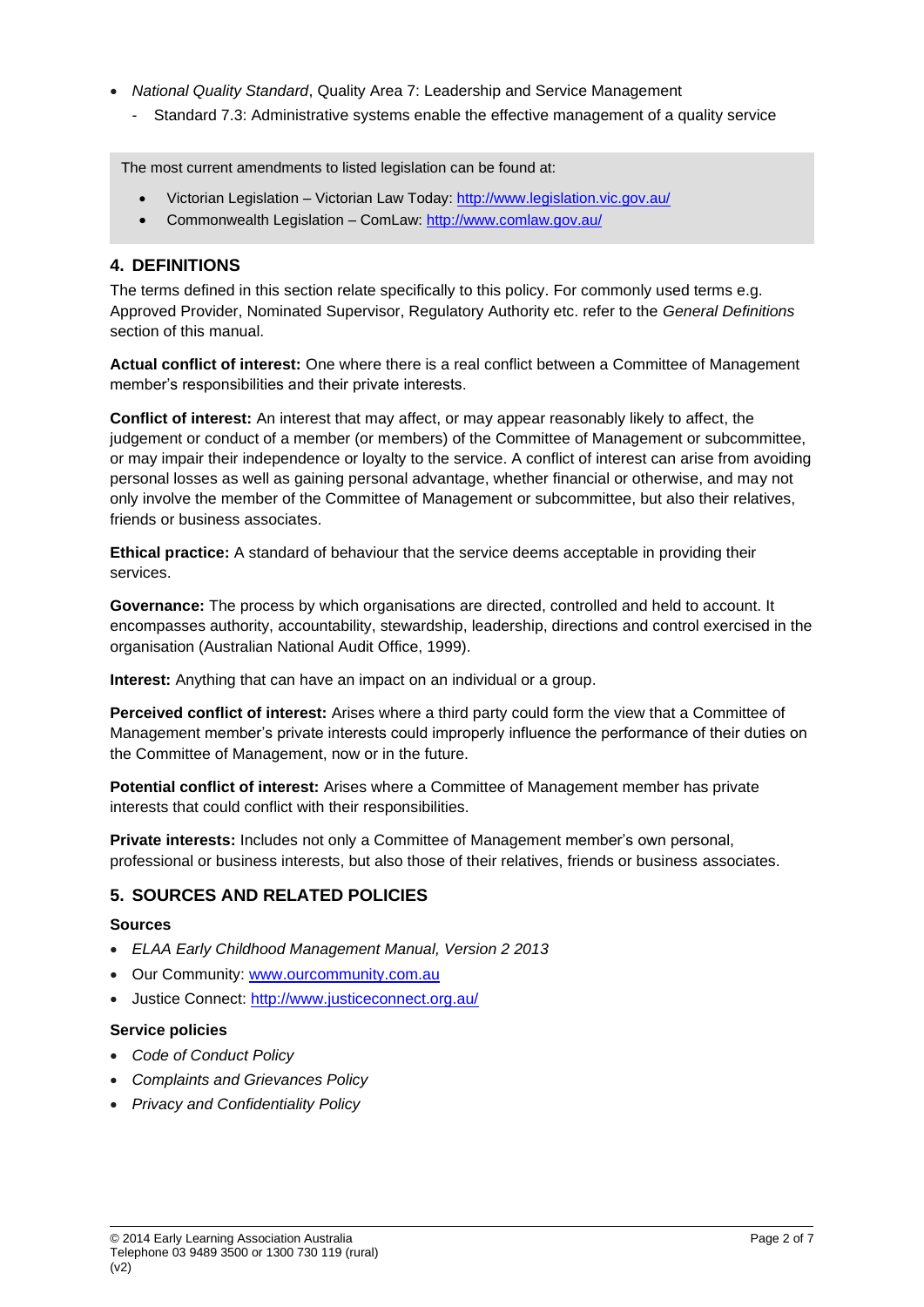# **PROCEDURES**

#### **The Approved Provider is responsible for:**

• ensuring that the service has appropriate systems and policies in place for the effective governance and management of the service.

## **CORE ELEMENTS OF THE GOVERNANCE MODEL**

The following are the core elements of the governance systems at Thornbury Kindergarten for which the Committee of Management is responsible:

#### **Stewardship/custodianship**

Ensure:

- the service pursues its stated purpose and remains viable
- budget and financial accountability to enable ongoing viability and making best use of the service's resources
- the service manages risks appropriately.

#### **Leadership, forward planning and guidance**

Provide leadership, forward planning and guidance to the service, particularly in relation to developing a strategic culture and directions.

#### **Authority, accountability, and control**

- Monitor and oversee management including ensuring that good management practices and appropriate checks and balances are in place.
- Be accountable to members of the service.
- Maintain focus, integrity and quality of service.
- Oversee legal functions and responsibilities.
- Declare any actual, potential or perceived conflicts of interest (refer to *Definitions* and Attachment 1 – Sample *Conflict of interest disclosure statement)*.

# **LEGAL LIABILITIES OF MEMBERS OF THE COMMITTEE OF MANAGEMENT**

The Committee of Management at Thornbury Kindergarten is responsible under the constitution to take all reasonable steps to ensure that the laws and regulations relating to the operation of the service are observed. Members of the Committee of Management are responsible for ensuring that:

- adequate policies and procedures are in place to comply with the legislative and regulatory requirements placed on the service
- appropriate systems are in place to monitor compliance
- reasonable care and skill is exercised in fulfilling their roles as part of the governing body of the service
- they act honestly, and with due care and diligence
- they do not use information they have access to, by virtue of being on the Committee of Management improperly
- they do not use their position on the Committee of Management for personal gain or put individual interests ahead of responsibilities.

# **RESPONSIBILITIES OF THE COMMITTEE OF MANAGEMENT**

The Committee of Management of Thornbury Kindergarten is responsible for:

• developing coherent aims and goals that reflect the interests, values and beliefs of the members and staff, and the stated aims of the service, and have a clear and agreed philosophy which guides business decisions and the work of the Committee of Management and staff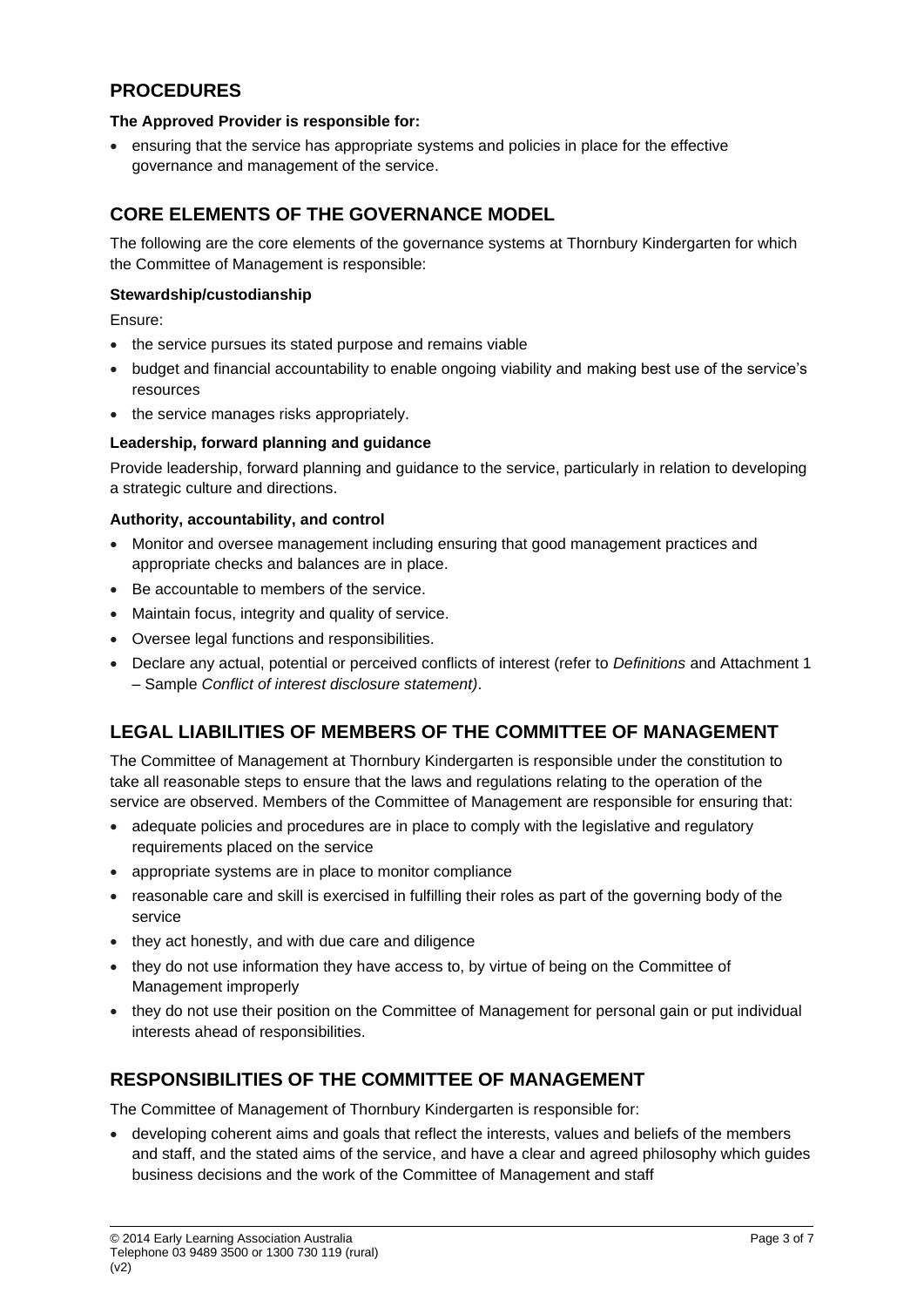- ensuring there is a sound framework of policies and procedures that complies with all legislative and regulatory requirements, and that enables the daily operation of the service to be geared towards the achievement of the service's vision and mission
- establishing clearly defined roles and responsibilities for the members of the Committee of Management, individually and as a collective, management and staff, and clearly articulate the relationship between the Committee of Management, staff and members of the service
- developing ethical standards and a code of conduct (refer to *Code of Conduct Policy*) which guide actions and decisions in a way that is transparent and consistent with the goals, values and beliefs of the service
- undertaking strategic planning and risk assessment on a regular basis and having appropriate risk management strategies in place to manage risks faced by the service
- ensuring that the actions of and decisions made by the Committee of Management are transparent and will help build confidence among members and stakeholders
- reviewing the service's budget and monitoring financial performance and management to ensure the service is solvent at all times, and has good financial strength
- approving annual financial statements and providing required reports to government
- setting and maintaining appropriate delegations and internal controls
- appointing senior staff (e.g. the CEO or Director, if the service is large) or all staff (if the service is small), and monitoring their performance
- evaluating and improving the performance of the Committee of Management
- focusing on the strategic directions of the organisation and avoiding involvement in day-to-day operational decisions, particularly where the authority is delegated to senior management staff within the service.

# **CONFIDENTIALITY**

All members of the Committee of Management and subcommittees who gain access to confidential, commercially-sensitive and other information of a similar nature, whether in the course of their work or otherwise, shall not disclose that information to anyone unless the disclosure of such information is required by law (refer to *Privacy and Confidentiality Policy*).

Members of the Committee of Management and subcommittees shall respect the confidentiality of those documents and deliberations at Committee of Management or subcommittee meetings, and shall not:

- disclose to anyone the confidential information acquired by virtue of their position on the Committee of Management or subcommittee
- use any information so acquired for their personal or financial benefit, or for the benefit of any other person
- permit any unauthorised person to inspect, or have access to, any confidential documents or other information.

This obligation, placed on a member of the Committee of Management or subcommittee, shall continue even after the individual has completed their term and is no longer on the Committee of Management or subcommittee.

The obligation to maintain confidentiality also applies to any person who is invited to any meetings of the Committee of Management or subcommittee as an observer or in any other capacity.

# **ETHICAL PRACTICE**

The following principles will provide the ethical framework to guide the delivery of services at Thornbury Kindergarten:

• treating colleagues, parents/guardians, children, suppliers, public and other stakeholders respectfully and professionally at all times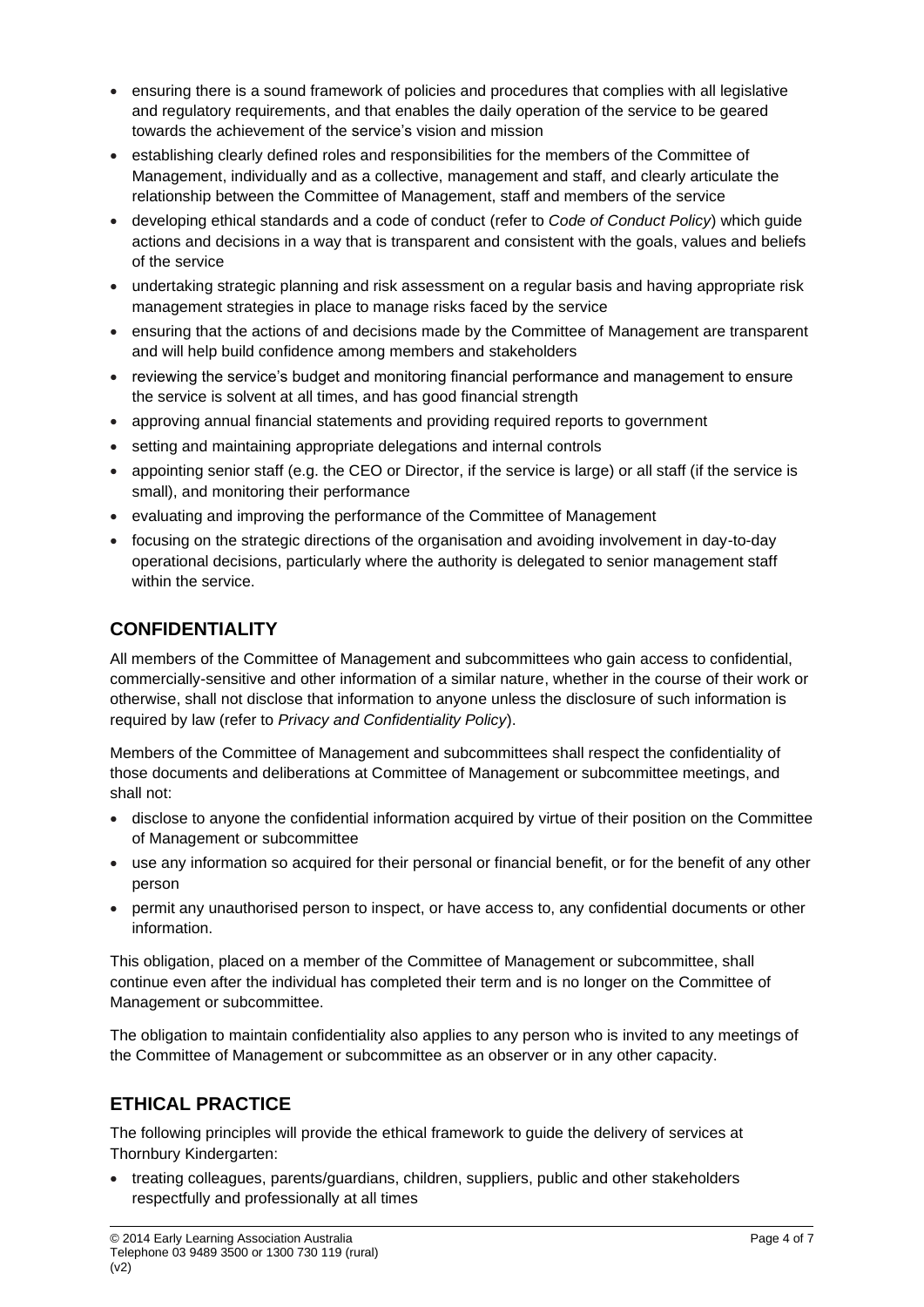- dealing courteously with those who hold differing opinions
- respecting cultural differences and diversity within the service, and making every effort to encourage and include all children and families in the community
- having an open and transparent relationship with government, supporters and other funders
- operating with honesty and integrity in all work
- being open and transparent in making decisions and undertaking activities, and if that is not possible, explaining why
- working to the standards set under the *National Quality Framework* and all applicable legislation as a minimum, and striving to continually improve the quality of the services delivered to the community
- disclosing conflicts of interest as soon as they arise and effectively managing them (refer to Attachment 1 – Sample *Conflict of interest disclosure statement*)
- recognising the support and operational contributions of others in an appropriate manner
- assessing and minimising the adverse impacts of decisions and activities on the natural environment.

# **MANAGING CONFLICTS OF INTEREST**

Conflicts of interest, whether actual, potential or perceived (refer to *Definitions*), must be declared by all members of the Committee of Management or subcommittee, and managed effectively to ensure integrity and transparency (refer to Attachment 1 – Sample *Conflict of interest disclosure statement)*.

Every member of the Committee of Management or subcommittee has a continuing responsibility to scrutinise their transactions, external business interests and relationships for potential conflicts and to make such disclosures in a timely manner as they arise.

The following process will be followed to manage any conflicts of interest:

- whenever there is a conflict of interest, as defined in this policy, the member concerned must notify the President of such conflict, as soon as possible after identifying the conflict
- the member who is conflicted must not be present during the meeting of the Committee of Management or subcommittee where the matter is being discussed, or participate in any decisions made on that matter. The member concerned must provide the Board or committee with any and all relevant information they possess on the particular matter
- the minutes of the meeting must reflect that the conflict of interest was disclosed and appropriate processes followed to manage the conflict.

A *Conflict of interest disclosure statement* (refer to Attachment 1) must be completed by each member of the Committee of Management and subcommittee upon his or her appointment and annually thereafter. If the information in this statement changes during the year, the member shall disclose the change to the President, and revise the disclosure statement accordingly.

All violations of the requirement to disclose and manage conflicts shall be dealt with in accordance with the constitution of Thornbury Kindergarten.

# **EVALUATION**

In order to assess whether the values and purposes of the policy have been achieved, the Committee of Management will:

- regularly seek feedback from everyone affected by the policy regarding its effectiveness
- monitor the implementation, compliance, complaints and incidents in relation to this policy
- keep the policy up to date with current legislation, research, policy and best practice
- revise the policy and procedures as part of the service's policy review cycle, or as required
- notify parents/guardians at least 14 days before making any changes to this policy or its procedures.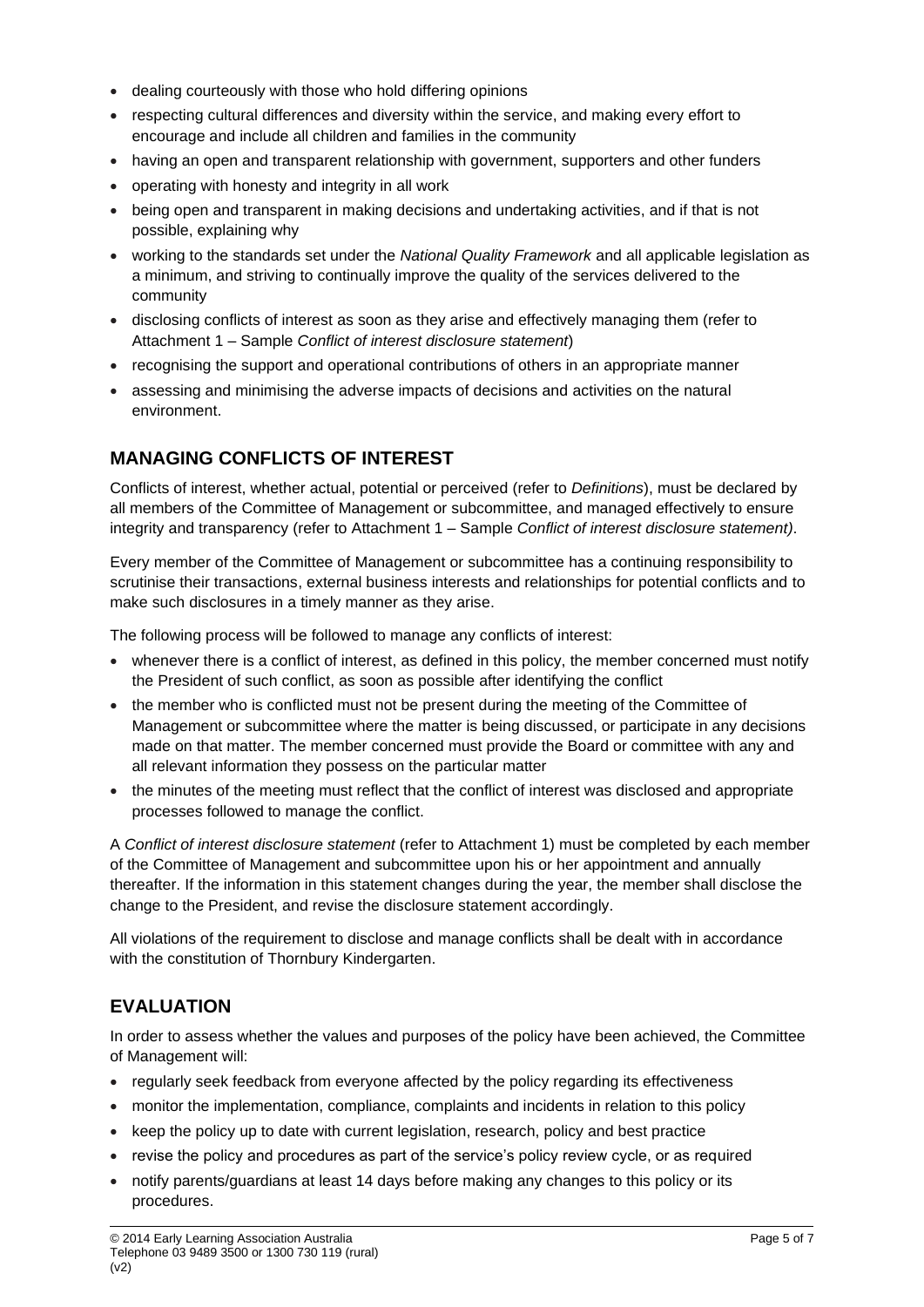# **ATTACHMENTS**

• Attachment 1: Sample *Conflict of interest disclosure statement*

## **AUTHORISATION**

This policy was adopted by the Approved Provider of Thornbury Kindergarten on 19 September 2017.

**REVIEW DATE:** 19 SEPTEMBER 2019